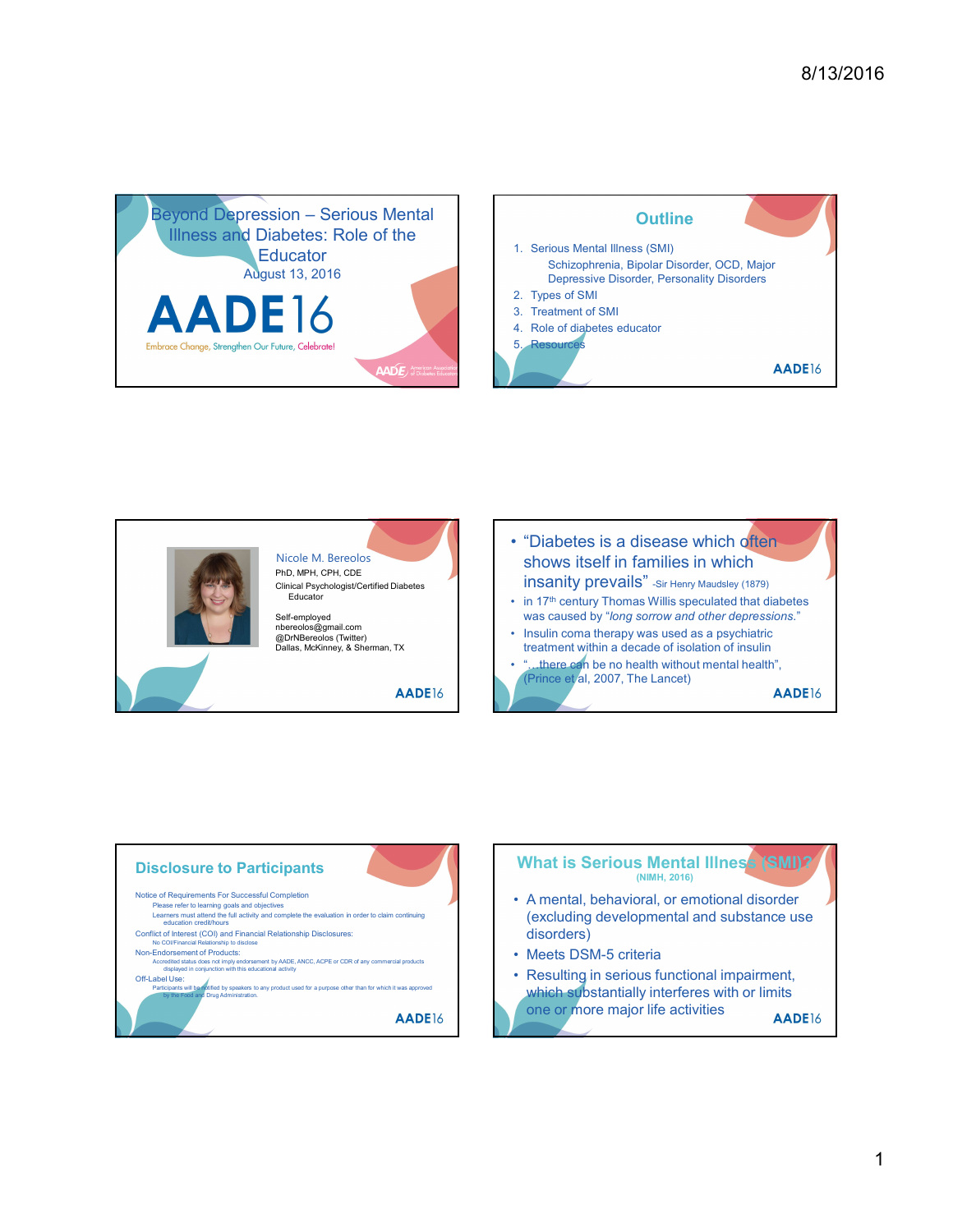





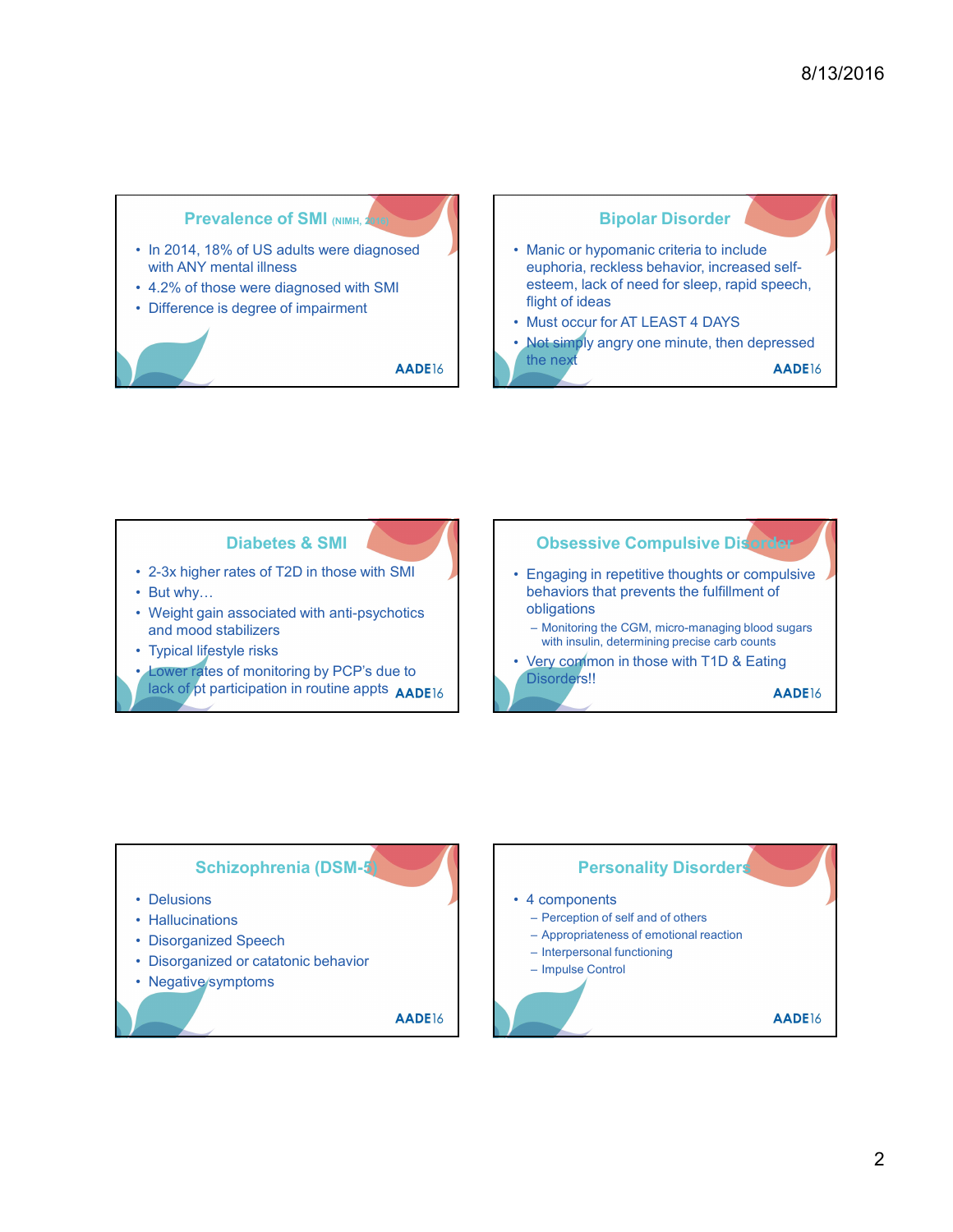## Personality Disorders

- interpersonal deficits and the contract of the contract of the contract of the contract of the contract of the contract of the contract of the contract of the contract of the contract of the contract of the contract of the
- lability, grandiosity
- be taken care, preoccupation with order AADE16





| <b>Class</b>            | <b>High</b>                      | <b>Intermediate</b>                                       | Low        |
|-------------------------|----------------------------------|-----------------------------------------------------------|------------|
| Antidepressants         | Amitriptyline,<br>mirtazapine    | Paroxetine*.<br>sertraline.<br>fluoxetine*.<br>citalopram | bupropion  |
| Antipsychotics          | Clozapine,<br>olanzapine         | Risperidone,<br>quetiapine                                |            |
| <b>Mood Stabilizers</b> | Lithium.<br>divalproex<br>sodium | Carbamazepine                                             | topiramate |

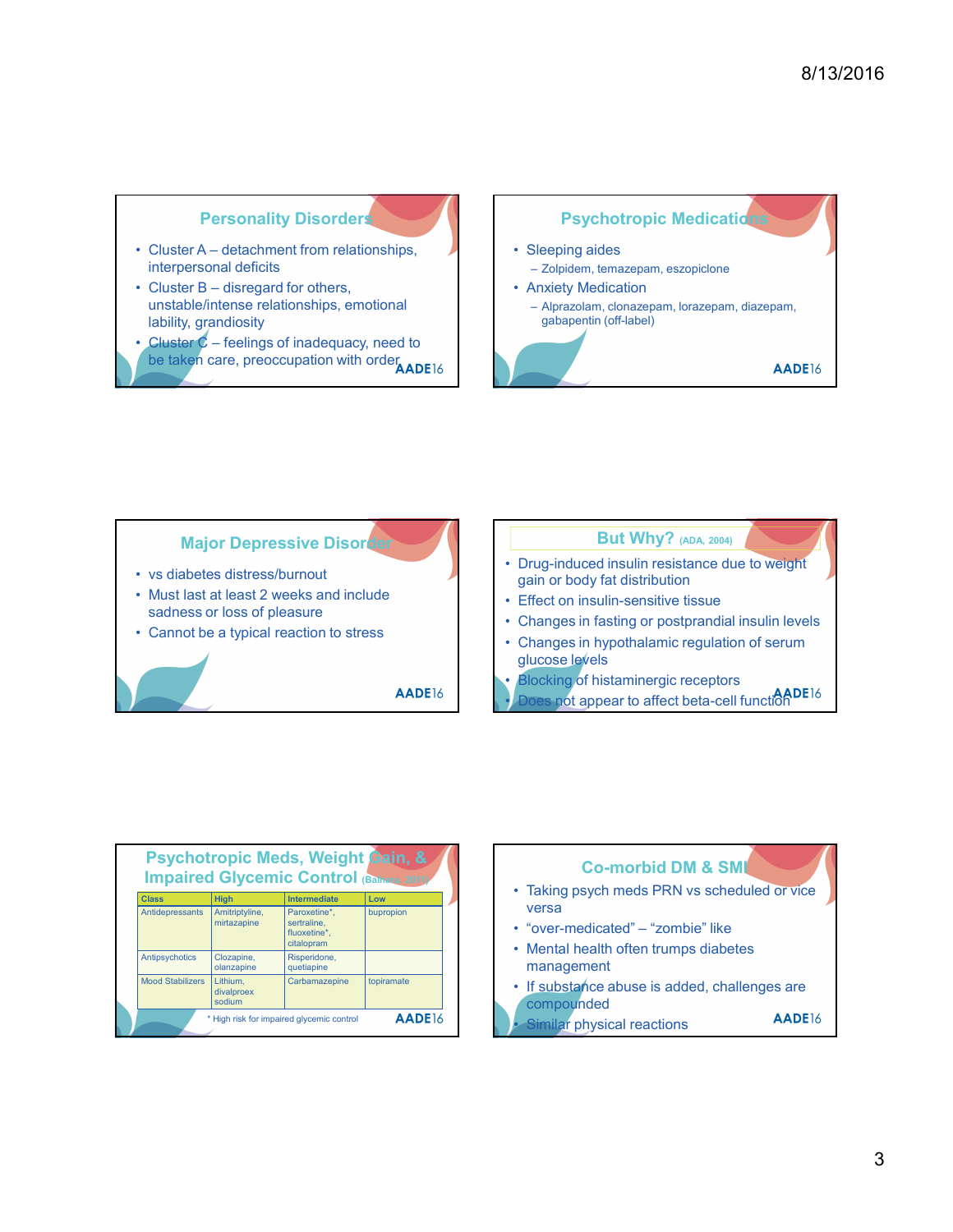





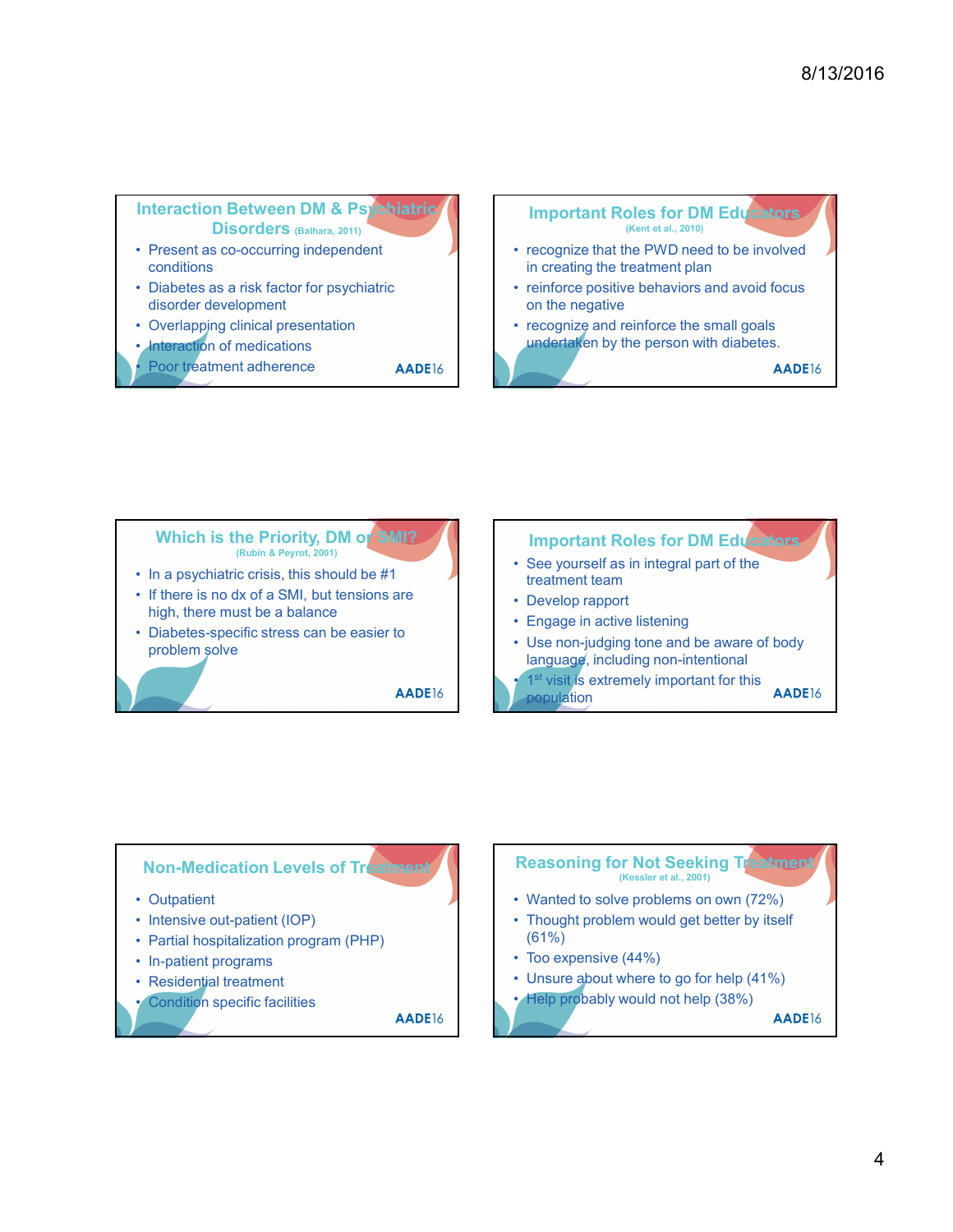## **Barriers for HCP's to Treat Psychiatric** Disorders **Disorders Content Content Content Content Content Content Content Content Content Content Content Content Content Content Content Content Content Content Content Content Content Content Content Content Content** Extriers for HCP's to Treat Psychiatric<br>
Disorders<br>
• Top 3 (Beverly et al., 2011)<br>
• Crisis Centers/Mobile<br>
• Crisis Centers/Mobile<br>
• Case Management St<br>
• Case Management St<br>
• Case Management St<br>
• Case Management St<br> arriers for HCP's to Treat Psychiatric<br>
Disorders<br>
Disorders<br>
1. Time Constaints<br>
1. Time Constantis<br>
2. Perceived lack of expertise<br>
2. The Constant of Section Constant Server and Accounts<br>
2. Perceived mental health refe experience of the text of expertise<br>
2. Perceived lack of expertise<br>
2. Perceived lack of expertise<br>
2. Perceived lack of expertise<br>
2. Perceived lack of expertise<br>
2. Perceived lack of expertise<br>
2. Perceived lack of expe extriers for HCP's to Treat Psychiatric<br>
Disorders<br>
Disorders<br>
2. Perceived lack of species<br>
3. Limited treatment options<br>
3. Limited treatment options<br>
3. Limited treatment options<br>
3. Cocal substance abuse the consult of Barriers for HCP's to Treat Psychiatric<br>
Disorders<br>
• Top 3 (Beverly et al. 2011)<br>
• Case Management Steven Contains<br>
• Faith Based<br>
• Experiment Steven Contains<br>
• Brief interventions done by HCP's should<br>
• Case Monde Ro NOT replaced mental health referrals and the state association for psychologists or counselors **Barriers for HCP's to Treat Ps/vehiatric**<br>
• Disorders<br>
• Crisis Centers/Mobile<br>
• Case Management States<br>
• Case Management States<br>
• State harm or harm to the prime of the consulting the special control<br>
• States speci Barriers for HCP's to Treat Psychiatric<br>
• Top 3 ⊕every et al...2011)<br>
• Crisis Centers/Mobile<br>
• Crisis Centers/Mobile<br>
• Crisis Centers/Mobile<br>
• Crisis Centers/Mobile<br>
• Crisis Centers/Mobile<br>
• Crisis Centers/Mobile<br> **Community Based Resources** 8/13/2016<br>
Community Based Resources<br>
• Crisis Centers/Mobile Units<br>
• Case Management Services<br>
• Faith Based<br>
• Local substance abuse treatment programs<br>
• Outpatient mental health professionals – ideally<br>
who are knowle 8/13/2016<br>
Community Based Resources<br>
• Crisis Centers/Mobile Units<br>
• Case Management Services<br>
• Faith Based<br>
• Local substance abuse treatment programs<br>
• Outpatient mental health professionals – ideally<br>
who are knowle 8/13/2016<br>
Community Based Resources<br>
• Crisis Centers/Mobile Units<br>
• Case Management Services<br>
• Faith Based<br>
• Local substance abuse treatment programs<br>
• Outpatient mental health professionals – ideally<br>
who are knowl **8/13/2016**<br>
• Crisis Centers/Mobile Units<br>
• Case Management Services<br>
• Faith Based<br>
• Local substance abuse treatment programs<br>
• Outpatient mental health professionals – ideally<br>
who are knowledgeable about DM<br>
– Corr <sup>9</sup> **8/13/2016**<br>• Crisis Centers/Mobile Units<br>• Case Management Services<br>• Faith Based<br>• Local substance abuse treatment programs<br>• Outpatient mental health professionals – ideally<br>who are knowledgeable about DM<br>• Stepholo who are knowledgeable about DM <sup>2</sup>/13/2016<br>
Strisis Centers/Mobile Units<br>
Crisis Centers/Mobile Units<br>
Case Management Services<br>
Faith Based<br>
Cocal substance abuse treatment programs<br>
Dutpatient mental health professionals – ideally<br>
The association for 8/13/2016<br>
Community Based Resources<br>
Crisis Centers/Mobile Units<br>
Case Management Services<br>
Cocal substance abuse treatment programs<br>
Dutpatient mental health professionals – ideally<br>
who are knowledgeable about DM<br>
- Cha <sup>2</sup><br> **Solution Community Based Resources**<br>
2 Crisis Centers/Mobile Units<br>
Case Management Services<br>
Coal substance abuse treatment programs<br>
Consult hospital based cordinals – ideally<br>
who are knowledgeable about DM<br>
The a • Crisis Centers/Mobile Units<br>• Case Management Services<br>• Faith Based<br>• Local substance abuse treatment programs<br>• Outpatient mental health professionals – ideally<br>who are knowledgeable about DM<br>**State association for pyc Community Based Resources**<br>
• Crisis Centers/Mobile Units<br>
• Case Management Services<br>
• Local substance abuse treatment programs<br>
• Outpatient mental health professionals – ideally<br>
who are knowledgeable about DM<br>
<del>Studi</del> **Community Based Resources**<br>
• Crisis Centers/Mobile Units<br>
• Case Management Services<br>
• Faith Based<br>
• Local substance abuse treatment programs<br>
• Outpatient mental health professionals – ideally<br>
who are knowledgeable a • Crisis Centers/Mobile Units<br>• Case Management Services<br>• Latih Based<br>• Local substance abuse treatment programs<br>• Ucraigation for experimental health professionals – ideally<br>who are knowledgeable about DM<br>— Consult hosp